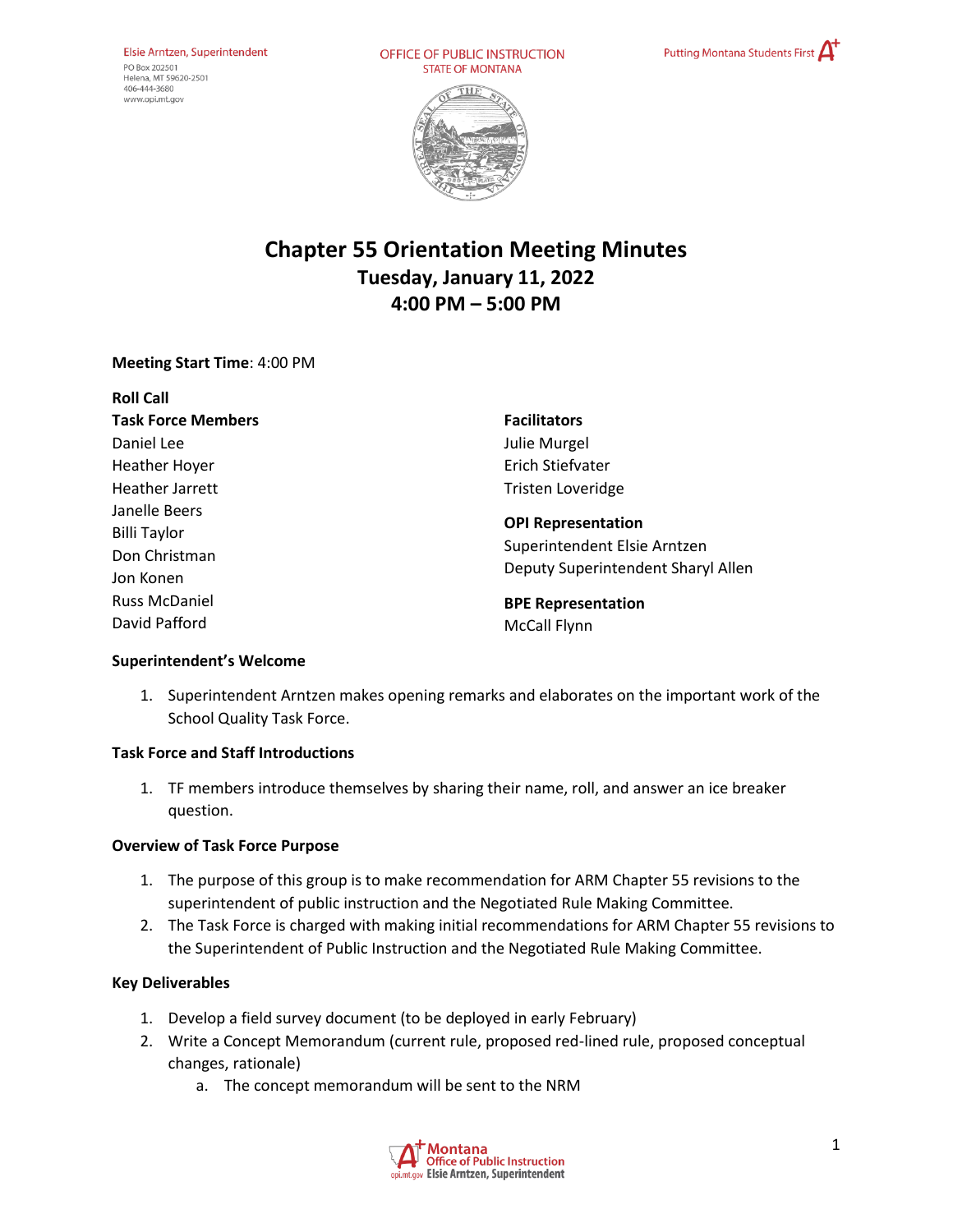#### **Process**

- 1. In person meetings and on-line to develop the initial revisions
- 2. Between meetings TF will research, gather input and work on items for the concept memorandum related to focus areas.
- 3. During meetings TF will capture key discussions, decisions, and debate in the whole group and in small groups.

### **Timeline**

- 1. Timeline was approved of BPE
- 2. Research has been conducted since 2020 and will continue through April 2022
- 3. Julie Murgel explains timeline graphic i[n Orientation Presentation](https://docs.google.com/presentation/d/1vn_QSnkfNPwFSriCojON9uCBSEDMDvkt/edit?usp=sharing&ouid=103980653118195900680&rtpof=true&sd=true)
- 4. Poll will be sent out to gather data about preferred meeting times for 2-hr zoom meetings before Jan 25

### **Communication**

- 1. Meeting link, minutes, summary, and recording will be available on OPI website for public use.
- 2. Google Site will include all details of location, links, homework, presentation, resources, homework, and all other pertinent details for Task Force and Negotiated Rule Making use. <https://sites.google.com/opiconnect.org/ch55taskforce/home>

#### **What indicators define a quality school?**

- 1. David Pafford shares that his initial response is that he knows what a quality school is, but when he dives in, there are relatively new influences in the environment and schools will not look the same as the traditional "brick and mortar schools."
- 2. Jon Konen shares four characteristics of a quality school which indicators like professional development, engagement of students, and the culture of the school.
	- a. How we learn
	- b. How we lead
	- c. How we manage resources
	- d. How we communicate and interact with the community
- 3. Janelle Beers makes comment about school climate.
- 4. Don Christman shares that Montana does have quality schools, but with changes due to COVID, finances in schools need to be looked at. Especially with the large impact on small rural schools in MT.
- 5. Heather Hoyer makes comment to look at where schools have been and where schools are going. To consider that kids do not know what the future holds, incorporate transformational learning, and focus on fiscal responsibilities.
- 6. Dan Lee makes comment that quality instruction is the key to quality schools and emphasized the importance to be able to deliver the content in a variety of ways.
- 7. Billi Taylor makes comment about the definition of a quality school. She elaborates on what the definition should be and who should define it. Makes comment that the school should reflect the community.